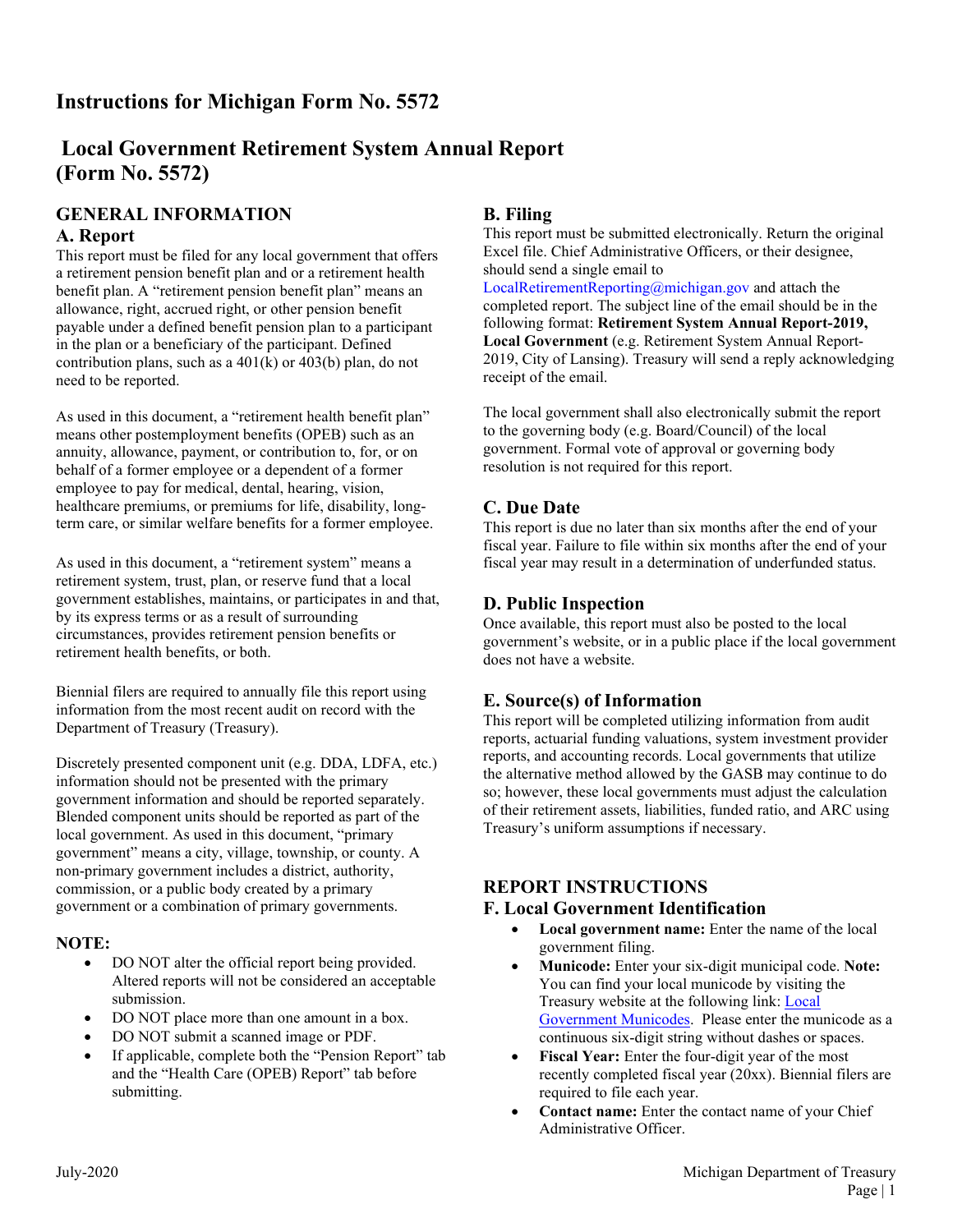## **Instructions for the Local Government Retirement System Annual Report (Form No. 5572)**

- **Contact title:** Enter the title of your contact.
- **Contact email:** Enter the contact email address of your Chief Administrative Officer. Please note that the email listed here will receive Treasury communication about this report.
- **Contact telephone number:** Enter the contact telephone number of your Chief Administrative Officer.
- **Enter the name of the system:** If there are multiple systems, enter each system in a separate row within this section of the form. Separate systems must not be combined. For example, Police and Fire, Public Safety, and General Employees would each be entered into separate rows. However, if your pension system or retiree healthcare system is separated by divisions, you would only enter one system.

## **G. Pension Report**

### **Descriptive Information**

- **Line 1**: This line is for viewing only and is created based on the municipal code entered above.
- Line 2: This line is for viewing only and is created based on the pension system name entered above.

### **Financial Information**

**Source: Most Recent Audit Report**

- Line 4: Enter the retirement pension system's assets (fiduciary net position).
- Line 5: Enter the retirement pension system's liabilities (total pension liability ending).
- Line 6: This field is automatically calculated. Funded ratio is based on the ratio of assets (plan fiduciary net position) to total pension liability on a plan-year basis.
- **Line 7:** Enter the system's actuarially determined contribution (ADC).
- **Line 8:** Enter Governmental Fund Revenues. This should include revenues from the General, Special Revenue, Capital Projects, Debt Service, and Permanent funds. Revenues must be reported on the modified accrual basis from the fund-based statements and not the government-wide based statements. All other financing sources including, but not limited to, interfund transfers, bond proceeds, and sale of capital assets, must not be included in the calculation of revenues.
	- o Special purpose governments, business-type non-primary local governments, and discretely presented component units must include all operating, non-operating and capital contributions in the calculation of revenues regardless of fund type.
	- o For local governments of government with multiple retirement systems, enter the same Governmental Fund Revenue amount in each column.
- Line 9: This field is automatically calculated. Ratio

of ADC to governmental fund revenues. If a local government has multiple plans, all ADC amounts are added together to calculate the ratio to governmental fund revenues.

### **Membership**

#### **Source: Actuarial Funding Valuation used in Most Recent Audit Report**

- **Line 11:** Enter the number of active members who are employed at the end of the reporting or measurement period.
- **Line 12:** Enter the number of inactive members who have accumulated benefits, but not retired, and are not yet receiving those benefits.
- Line 13: Enter the number of retirees and beneficiaries receiving benefits. This does not include terminated employees who have accumulated benefits, but not retired, and are not yet receiving those benefits.

### **Investment Performance**

#### **Source: Actuarial Funding Valuation used in Most Recent Audit Report or System Investment Provider**

• **Lines 15-17:** Enter the 1, 5, and 10 Year Actual Rate of Return. Enter the system's investment performance net of fees for the previous 1-, 5-, and 10-year periods.

### **Actuarial Assumptions**

#### **Source: Actuarial Funding Valuation used in Most Recent Audit Report**

- Line 19: Enter the actuarial assumed rate of investment return which is the rate the actuary believes the investments will yield.
- Line 20: Select whether the amortization method for funding the system's unfunded actuarial accrued liabilities is level percent, level dollar, or other. Level percentage payments should grow each year. Level dollar amortization is similar to a mortgage, the same payment is made every year. The amortization period is the timespan the actuary uses to pay down the unfunded liability.
- **Line 21:** Select the amortization period used for the system. The amortizations period is the timespan the actuary uses to pay down the unfunded liability.
- Line 22: Indicate yes or no, whether each division in the pension system is closed to new employees.

### **Uniform Assumptions**

You can find the published uniform actuarial assumptions at [www.Michigan.gov/LocalRetirementReporting](http://www.michigan.gov/LocalRetirementReporting)

#### **Source: Actuarial Funding Valuation used in Most Recent Audit Report**

Line 24: Enter the system's assets (actuarial value of plan assets) as calculated using uniform assumptions reported at the valuation period ending date from the most recent actuarial valuation report for funding.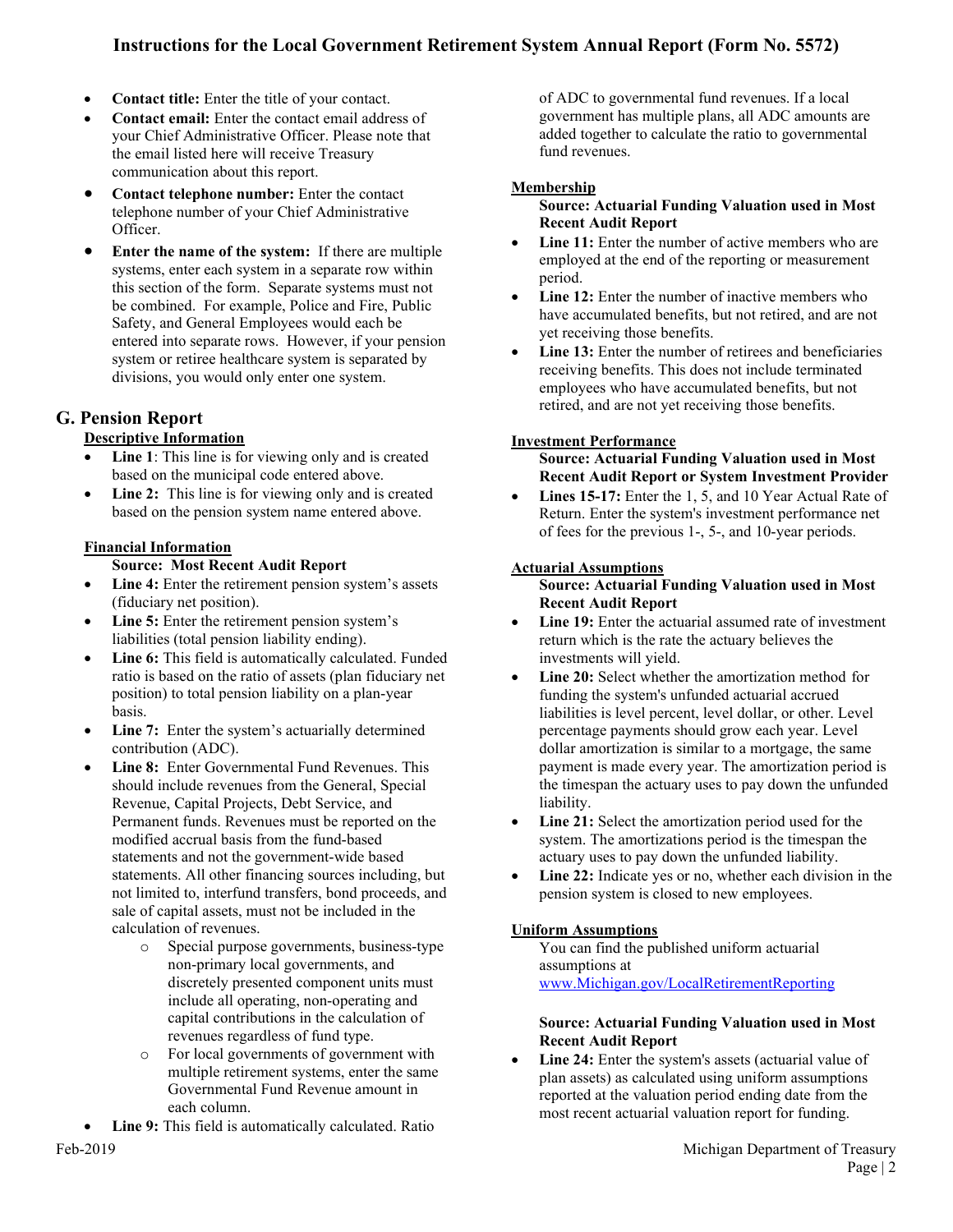## **Instructions for the Local Government Retirement System Annual Report (Form No. 5572)**

- **Line 25:** Enter the system's liabilities (actuarial accrued liabilities) as calculated using uniform assumptions reported at the valuation period ending date from the most recent actuarial valuation report for funding.
- Line 26: This field is automatically calculated. Funded ratio for uniform assumptions is based on the ratio of assets (actuarial value of plan assets) to actuarially accrued liabilities on a plan-year basis as reported using uniform assumptions.
- Line 27: Enter the system's actuarially determined contribution (ADC) as calculated using uniform assumptions.
- Line 28: This field is automatically calculated. Ratio of ADC (as calculated using uniform assumptions) to governmental fund revenues (as reported from the most recent audited financial statements). If a local government has multiple plans, all ADC amounts are added together to calculate the ratio to governmental fund revenues.

### **Pension Trigger Summary**

Line 30: This field is automatically calculated. Based on information provided by the local government, determines if the plan triggers underfunded status as defined by Public Act 202 of 2017.

### **H. Retiree Health Care Report Descriptive Information**

- **Line 1:** This line is for viewing only and is created based on the OPEB system name entered above.
- Line 2: This line is for viewing only and is created based on the OPEB system name entered above.

### **Financial Information**

### **Source: Most Recent Audit Report**

- Line 4: Enter the OPEB system's assets (fiduciary net position).
- Line 5: Enter the retirement healthcare system's liabilities (total OPEB liability).
- Line 6: This field is automatically calculated. Funded ratio is based on the ratio of system's fiduciary net position to total OPEB liability on a plan-year basis.
- **Line 7:** Enter the system's actuarially determined contribution (ADC) as found in the most recent audit report. If no ADC is included in the audit report, enter \$0.
- **Line 7a:** Indicate if the audited financial statements include an ADC for the retirement healthcare system calculated in compliance with [Numbered Letter](https://www.michigan.gov/documents/treasury/Numbered_Letter_2018-3_634580_7.pdf)  [2018-3](https://www.michigan.gov/documents/treasury/Numbered_Letter_2018-3_634580_7.pdf)

[Recording of Actuarially Determined Contributions](https://www.michigan.gov/documents/treasury/Numbered_Letter_2018-3_634580_7.pdf) [\(ADC\) for Other Post Employment Benefits \(OPEB\)](https://www.michigan.gov/documents/treasury/Numbered_Letter_2018-3_634580_7.pdf) [Systems.](https://www.michigan.gov/documents/treasury/Numbered_Letter_2018-3_634580_7.pdf)

**Line 8:** Governmental Fund Revenues. This should include revenues from the General, Special Revenue, Capital Projects, Debt Service, and Permanent funds.

Revenues must be reported on the modified accrual basis from the fund-based statements and not the governmentwide based statements. All other financing sources including, but not limited to, interfund transfers, bond proceeds, and sale of capital assets, must not be included in the calculation of revenues.

- o Special purpose governments, business-type non-primary local governments, and discretely presented component units must include all operating, non-operating and capital contributions in the calculation of revenues regardless of fund type.
- o For local governments with multiple retirement systems, enter the same Governmental Fund Revenue amount in each column.
- **Line 9:** This field is automatically calculated. Ratio of ADC to governmental fund revenues. If a local government has multiple plans, all ADC amounts are added together to calculate the ratio to governmental fund revenues.

### **Membership**

#### **Source: Actuarial Funding Valuation used in Most Recent Audit Report**

- Line 11: Enter the number of active members who are employed at the end of the reporting or measurement period.
- **Line 12:** Enter the number of inactive members who have accumulated benefits, but are not yet retired and are not yet receiving those benefits.
- Line 13: Enter the number of retirees and beneficiaries receiving benefits. This does not include terminated employees who have accumulated benefits but are not yet retired and are not yet receiving those benefits.

#### **Source: Actuarial Funding Valuation used in Most Recent Audit Report or Accounting Records**

- **Line 14:** Enter the amount of premiums paid on behalf of the retirants. This is the annual cost paid to provide health care insurance or benefits to retirees. If the local government provides a self-insured plan to retirees, please provide the annual claims costs, in addition to any catastrophic insurance premium payment.
	- o This amount does not include retiree contributions.

### **Investment Performance**

#### **Source: Actuarial Funding Valuation used in Most Recent Audit Report or System Investment Provider**

• **Lines 16-18:** Enter the 1, 5, and 10 Year Actual Rate of Return. Enter the system's investment performance net of fees for the previous 1-, 5-, and 10-year periods.

### **Actuarial Assumptions**

#### **Source: Actuarial Funding Valuation used in Most Recent Audit Report**

• **Line 20:** Enter the actuarial assumed rate of investment return which is the rate the actuary believes the